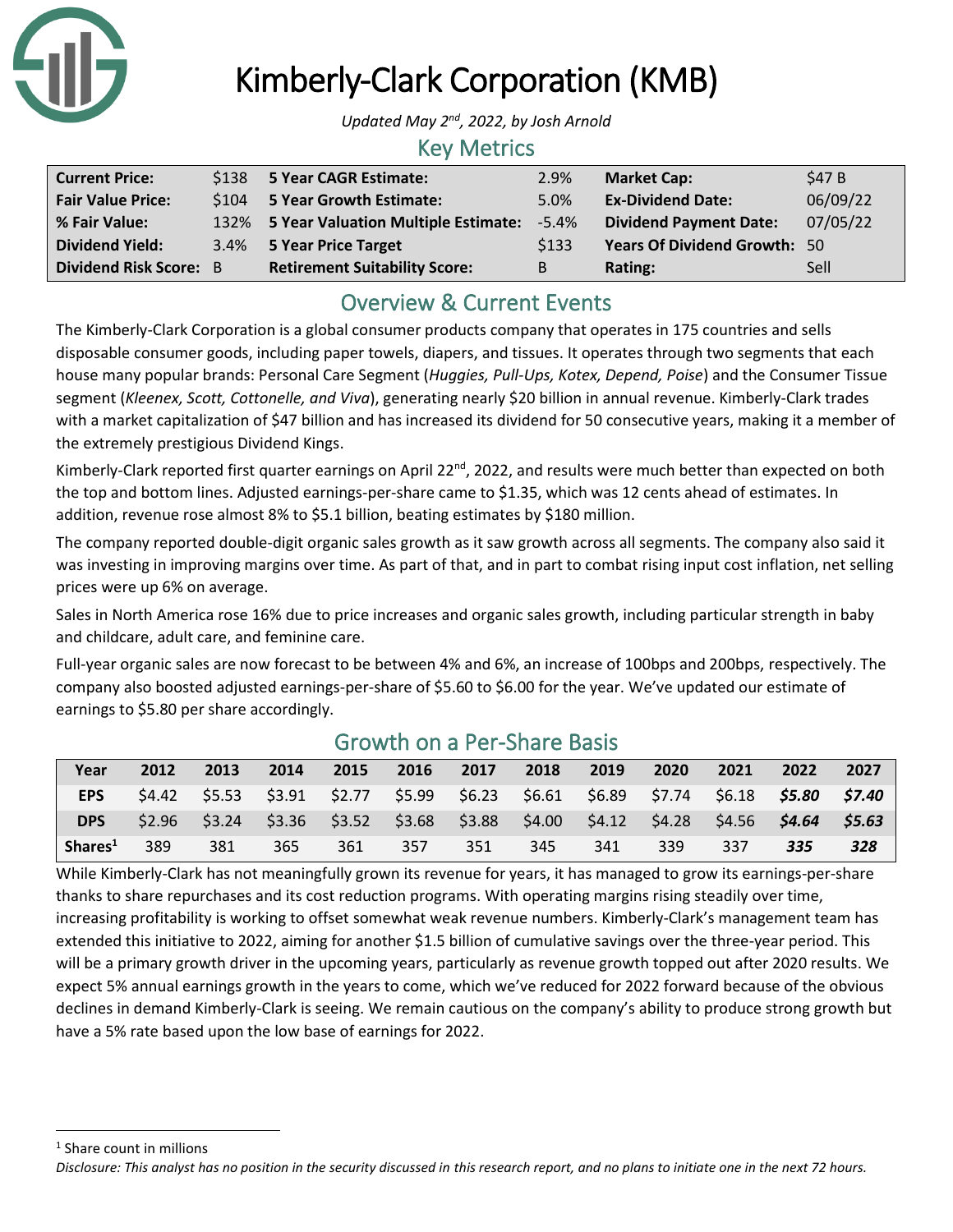

# Kimberly-Clark Corporation (KMB)

#### *Updated May 2nd, 2022, by Josh Arnold*

Management has publicly stated targets of mid-single-digit growth in adjusted earnings-per-share annually, -1% to +3% organic sales growth, and dividend growth in-line with earnings-per-share growth. The company's cost saving programs have worked nicely up to this point, but we note that there will be a point when returns from these cost cuts diminish. We see the dividend rising from the current payout of \$4.64 to \$5.63 as the company continues with slow rates of

earnings growth and a relatively high payout ratio.

## Valuation Analysis

| Year                                                                 | 2012 | 2013 2014 | 2015 2016 2017 2018 2019 |  | 2020 | $\sim$ 2021 | <b>Now</b> | 2027 |
|----------------------------------------------------------------------|------|-----------|--------------------------|--|------|-------------|------------|------|
| Avg. P/E 18.2 17.8 28.1 40.6 21.2 19.9 16.7 18.8 18.3 21.7 23.8 18.0 |      |           |                          |  |      |             |            |      |
| Avg. Yld. 3.7% 3.3% 3.1% 3.1% 2.9% 3.1% 3.6% 3.2% 3.0% 3.4% 3.4%     |      |           |                          |  |      |             |            | 4.2% |

Excluding outlier years, Kimberly-Clark has traded at an average price-to-earnings ratio of about 18 over the last decade. This is in-line with its consumer staple dividend-paying stock competitors over the past few years and is lower than the current price-to-earnings multiple of 23.8. With the valuation ahead of our estimate of fair value, we see a negative impact on total returns. The yield is 3.4%, somewhat ahead of recent years. We forecast the yield climbing over time as the valuation moderates, driving the yield higher.

## Safety, Quality, Competitive Advantage, & Recession Resiliency

| Year   | 2012 | 2013 | 2014 2015 2016 2017 2018 2019 2020 |  |  |          | 2021 2022 |     | 2027 |
|--------|------|------|------------------------------------|--|--|----------|-----------|-----|------|
| Payout | 67%  |      | 59% 86% 127% 61% 62% 61%           |  |  | 60%  55% | 74%       | 80% | 76%  |

What stands out about Kimberly-Clark's quality metrics is its debt. The company maintains far more leverage than many of its peers in the large-capitalization dividend space. We believe its balance sheet is sound despite the high debt levels that it maintains; we also do not see any meaningful effort by management to reduce leverage at this point.

Kimberly-Clark's competitive advantage is in its longstanding dominance with a variety of its brands, which are well known in the marketplace. It should also perform well during recessions as most of its products are consumable staples.

## Final Thoughts & Recommendation

Kimberly-Clark's total return outlook has deteriorated since our last update. We forecast 2.9% total annual returns, consisting of the current 3.4% yield, 5% earnings growth and a modest headwind from the valuation. The stock earns high marks for its dividend history, current yield, and stability, but growth remains a concern, even off the low base of earnings for 2022. The stock earns a sell rating, accordingly.



## Total Return Breakdown by Year

### [Click here to rate and review this research report. Your feedback is important to us.](https://suredividend.typeform.com/to/e7Q96E)

*Disclosure: This analyst has no position in the security discussed in this research report, and no plans to initiate one in the next 72 hours.*